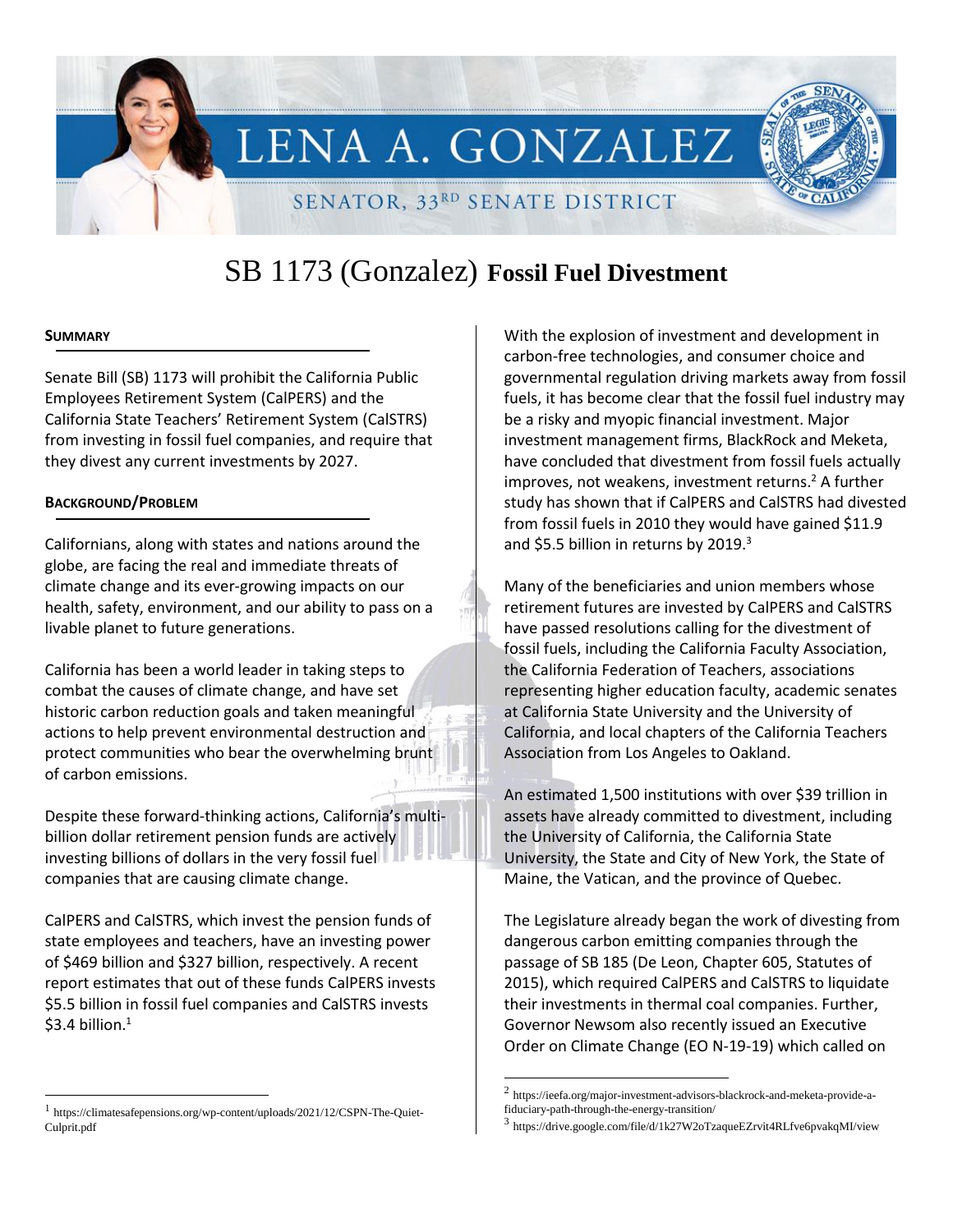CalPERS and CalSTRS to "leverage the state's \$700 billion investment portfolio to advance California's climate leadership."

## **SOLUTION**

SB 1173 seizes the momentum of the worldwide divestment movement and continues the bold and progressive actions that California must take to address climate change. SB 1173 ends the contradictory and incongruous polices that position the state as a leader in the fight against climate, while simultaneously investing billions in the fossil fuel companies that are causing climate change.

Specifically, SB 1173 will prohibit CalPERS and CalSTRS from investing in the top 200 fossil fuel companies, and require that they divest any current investments in those fossil fuel companies by 2027. Additionally, SB 1173 will require CalPERS and CalSTRS to annually report, beginning in 2024 on their divestment progress.

### **SUPPORT**

California Faculty Association (Sponsor) Fossil Free California (Sponsor) Active San Gabriel Valley Alliance of Nurses for Healthy Environments Asian Pacific Environmental Network Atmos Financial PBC Azul Bay Area Youth Climate Action Team Black Women for Wellness Beyond Terra California Environmental Voters (formerly CLCV) California Federation of Teachers California Interfaith Power & Light California Nurses for Environmental Health & Justice California State Treasurer, Fiona Ma CALPIRG City of Long Beach City of San Mateo Climate Action Team Change Begins With ME Citizens' Climate Education, Tri-Valley Chapter Citizens' Climate Lobby - Alameda County Chapter Clean Water Action Climate Action Santa Monica Climate Hawks Vote Climate Health Now Climate Psychiatry Alliance

Compassion, Peace and Justice Ministry of Davis Community Church Conejo Climate Coalition Dayenu Circle at the Orchard Defenders of Wildlife Direct Action Everywhere Divest the CSU of Fossil Fuels Earth Action, Inc. Earth Guardians Elected Officials to Protect America Environmental Working Group Equity Transit Extinction Rebellion San Francisco Bay Area Friends Committee on Legislation of California Green Party of Santa Clara County Harmony Union Teachers Association Indivisible Beach Cities Indivisible California Green Team Indivisible ReSisters Walnut Creek Indivisible Sonoma County Indivisible South Bay LA Let's Green CA! Local Clean Energy Alliance Long Beach Alliance for Clean Energy Movement Generation Oakland Education Association Orinda Community Church Creation and Justice Committee Pacifica Climate Committee Physicians for Social Responsibility- Los Angeles Physicians for Social Responsibility - Sacramento Planting Justice Public Health Advisory Council, Climate Actions Campaign Regional Climate Protection Authority San Diego Pediatricians for Clean Air San Diego 350 Santa Barbara Standing Rock Coalition Santa Cruz Climate Action Network Schools for Climate Action Sequoia District Teachers Association Sierra Club California Sonoma County Transportation Authority Stand.earth Sunflower Alliance Sunrise Movement San Diego The Climate Center The Greenlining Institute TIAA-Divest! from climate destruction UDW/AFSCME Local 3930 Yolo Interfaith Alliance for Climate Justice Youth Climate Strike Los Angeles